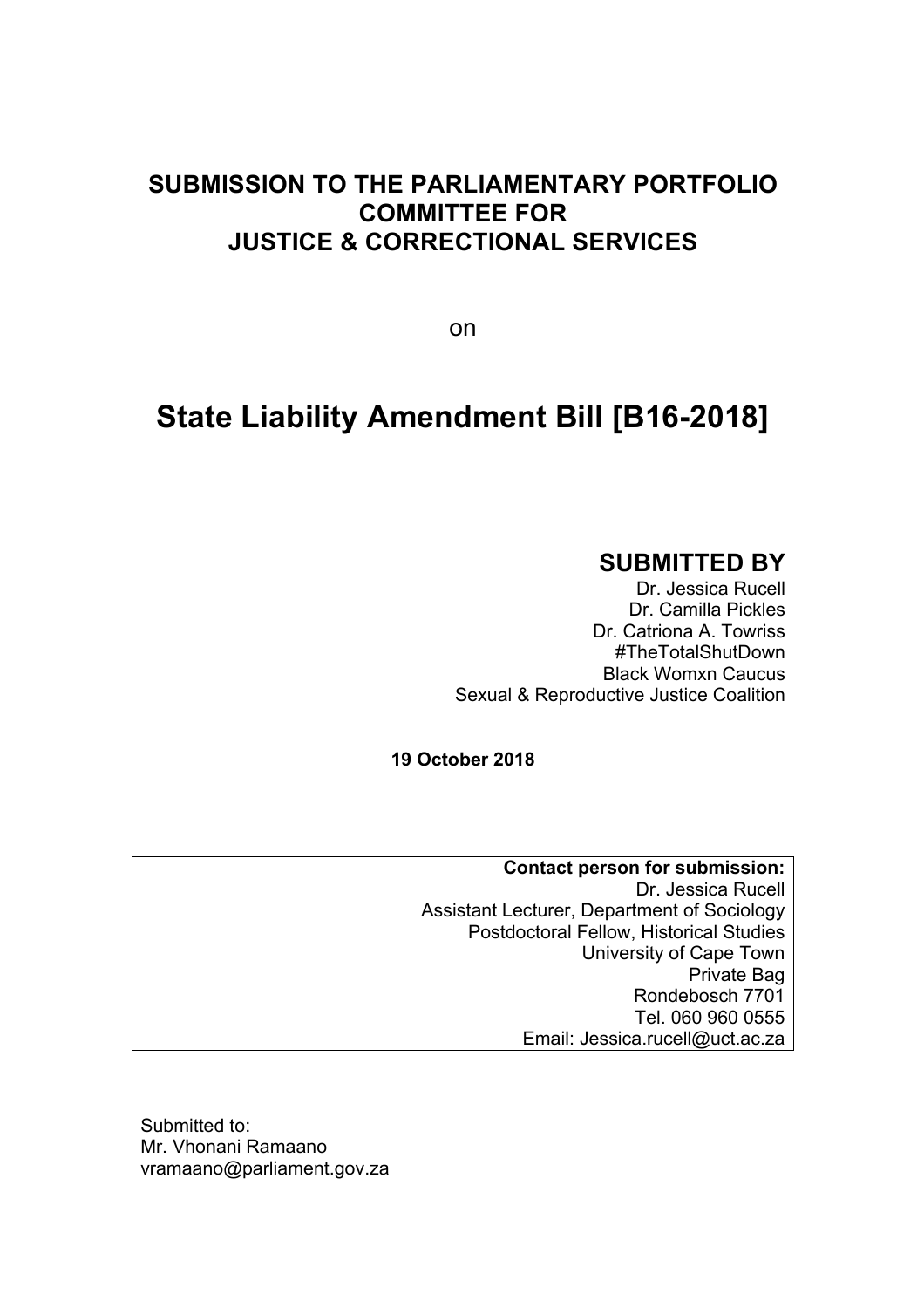TO: Dr. Motshekga, and Portfolio Committee members

### **INTRODUCTION**

1. This submission has been vetted and is supported by researchers activists with expertise in the fields of reproductive health, and gender-based violence.

- **Dr. Rucel**l is a postdoctoral fellow at the University of Cape Town who has extensive experience investigating the causes and drivers of obstetric violence in South Africa, with special attention to the governance and management of reproductive health services.
- **Dr. Pickles** is a postdoctoral fellow at Oxford University whose expertise is in the law and obstetric violence. She has published extensively on pregnancy and birth and the law in South Africa.
- **Dr. Towriss** is a Senior Lecturer at University of Cape Town. Her focus is on population health with a concentration of reproductive health. She has published on maternal health services with focuses on HIV+ women and contraception.
- **Brenda Madumise, Law and Policy Committee, #TheTotalShutdown (TTS)** is a social justice movement fighting against the scourage of gender based violence (GBV) in South Africa. TTS is a predominantly social media based constituentcy with an online following of more than 100,000 womxn from all backgrounds, it also boasts support offline from womxn who were activated in communities, including but not limited to, townships and rural areas.
- **Keitumetse Fatimata Moutloatse, Founder & President, Black Womxn Caucus** is an NGO based in Gauteng led by womxn who educate and empower womxn and gender-non-conforming people in churches schools and corporations with the aim to increase safety and end gender-based violence and femicide.
- **Marion Stevens, Director, Sexual and Reproductive Justice Coalition** is a South African NPO organised as a voluntary association with 170 members who have signed on to our statement of intent which addresses marginalised areas of sexual and reproductive justice. Find more details :www.srjc.org.za

We the signatories of this submission ("We") welcome the opportunity to make a submission on the B16-2018 ("the Bill").

We aim to put forward why we understand the Bill will not address the root cause of the crisis in obstetric care, and why it is an inadequate approach to reduce Department of Health expenditure. We recommend the portfolio committee reject the Bill in its entirety given the significant concerns we raise. We welcome the opportunity to make an oral submission as well.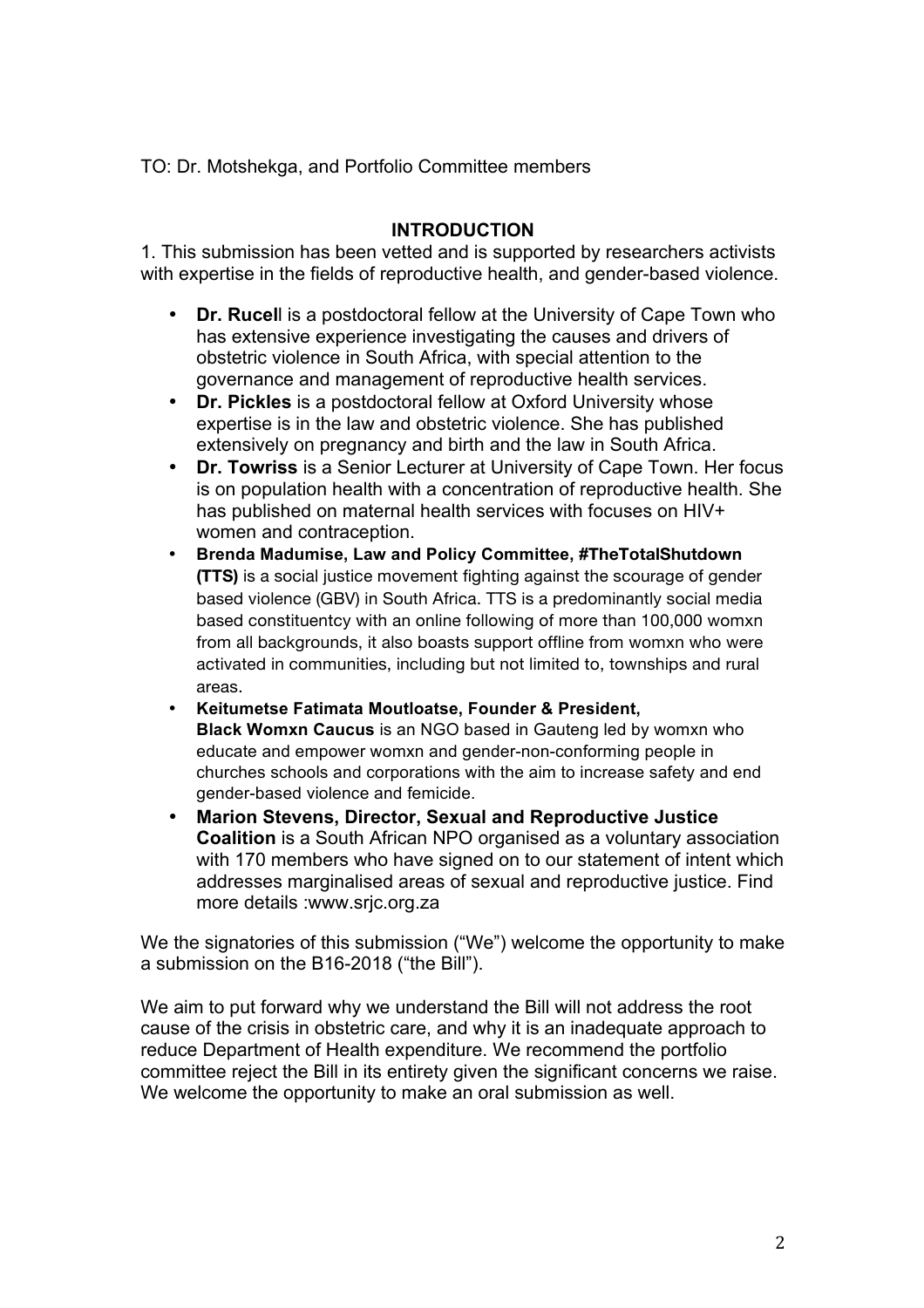### **ABUSE OF WOMEN & POOR QUALITY OF SRH**

**2.** For over twenty years Sexual Reproductive Health Rights, SRHR– the protections of people's right to have a satisfying and safe sex life, and the freedom and safety to decide if, when, and how often to have children –has been protected in law in South Africa.<sup>1</sup> Despite this state responsibility, pregnant girls and women seeking maternal health services consistently face abuse. Research over the last twenty years has consistently shown that the health system perpetuates both physical and psychological forms of violence toward pregnant girls and women in South Africa.<sup>23,4,5,6,7,8,9</sup> This evidence has also been confirmed by South African obstetricians, gynaecologists<sup>10,11,12</sup> and nurses<sup>13</sup> as well as global health experts.<sup>14</sup> Additionally, the statement and testimonies by women in the recent Total Shut Down movement, #TTS demonstrate the national scope of this problem.<sup>15</sup>

The physical forms of violence girls and women have been found to face during childbirth include: *assault,* and *coercive* and *unnecessary medical procedures*. Forms of assault include: slapping, pulling and applying pressure

 

<sup>1</sup> South Africa. 1996*.* Constitution of the Republic of South Africa, Act. 108 of 1996.

<sup>&</sup>lt;sup>2</sup> Jewkes, R., Abrahams, N. and Myo, Z. 1998. Why do nurses abuse patients? Reflections from South African obstetric services. *Social Science & Medicine.* **47**(11), pp.1781–95.

<sup>&</sup>lt;sup>3</sup> Kruger, L., and Schoombee, C. 2010. The other side of caring: Abuse in a South African maternity ward. *Journal of Reproductive and Infant Psychology, 28*, pp.84– 101.

<sup>4</sup> HRW Human Rights Watch. 2011. *Stop making excuses: accountability for maternal health-care in South Africa.* [Online]. [Accessed 10 November 2012]. Available from:

www.hrw.org/sites/default/files/reports/sawrd0811webwcover.pdf

<sup>&</sup>lt;sup>5</sup> Essack, Z. and Strode, A. 2012. "I feel like half a woman all the time": The impacts of coerced and forced sterilisations on HIV-positive women in South Africa. Agenda. **26**(2), pp.24-34.

<sup>&</sup>lt;sup>6</sup> Strode, A. Mthembu, S., Essack, Z. 2012. "She made up a choice for me': 22 HIV-positive women's experiences of involuntary sterilisation in two South African Provinces. *Reproductive Health Matters*. **20**(39S), pp. 61-69.<br><sup>7</sup> Chadwick R., 2013. "The right to dignity in childbirth? Public sector birth stories". Report to National

Research Foundation, South Africa.

<sup>8</sup> Strode, A. Mthembu, S., Essack, Z. 2012. "She made up a choice for me': 22 HIV-positive women's experiences of involuntary sterilisation in two South African Provinces. *Reproductive Health Matters*.

**<sup>20</sup>**(39S), pp. 61-69.<br><sup>9</sup> Chadwick, R.J., Cooper, D. and Harries, J. 2014. 'Narratives of Distress about Birth in South Africa public Maternal settings: A qualitative study'. *Midwifery*. **30**, pp.862-868.

<sup>&</sup>lt;sup>10</sup> Farrell, E. and Pattison, R.C. 2004. Out of the Mouths of Babes–Innocent reporting of harmful labour ward practices. *South African Medical Journal.* **94**(11), pp.896-897.<br><sup>11</sup> Mets, D.J. 2005. Out of the mouths of babes – innocent reporting of harmful labour ward practices.

*South African Medical Journal.* **95**(5), pp. 284-286.<br><sup>12</sup> Honikman, S., Fawcus, S. and Meintjes I. 2015. Abuse in South African maternity settings is a disgrace: potential solutions to the problem. *South African Medical* 

<sup>&</sup>lt;sup>13</sup> Hastings-Tolsma, M., Nolte, A.G.W, Temane, A. 2018. Birth Stories from South Africa: Voices unheard. *Women and Birth*. **31**, pp. e42-e50.

<sup>&</sup>lt;sup>14</sup> Chopra, M., David, E., Pattinson, R., Fonn, S. and Lawn, J.E. 2009. Saving the lives of South Africa's mothers, babies, and children: can the health system deliver?. *The Lancet.* **374**(9692), pp.835- 845.

<sup>&</sup>lt;sup>15</sup> See for example the 2 July 2018 thread on member Aliki Doula Livanis post in '#TheTotalShutDown: Intersectional Women' s Movement Against GBV Facebook' closed group.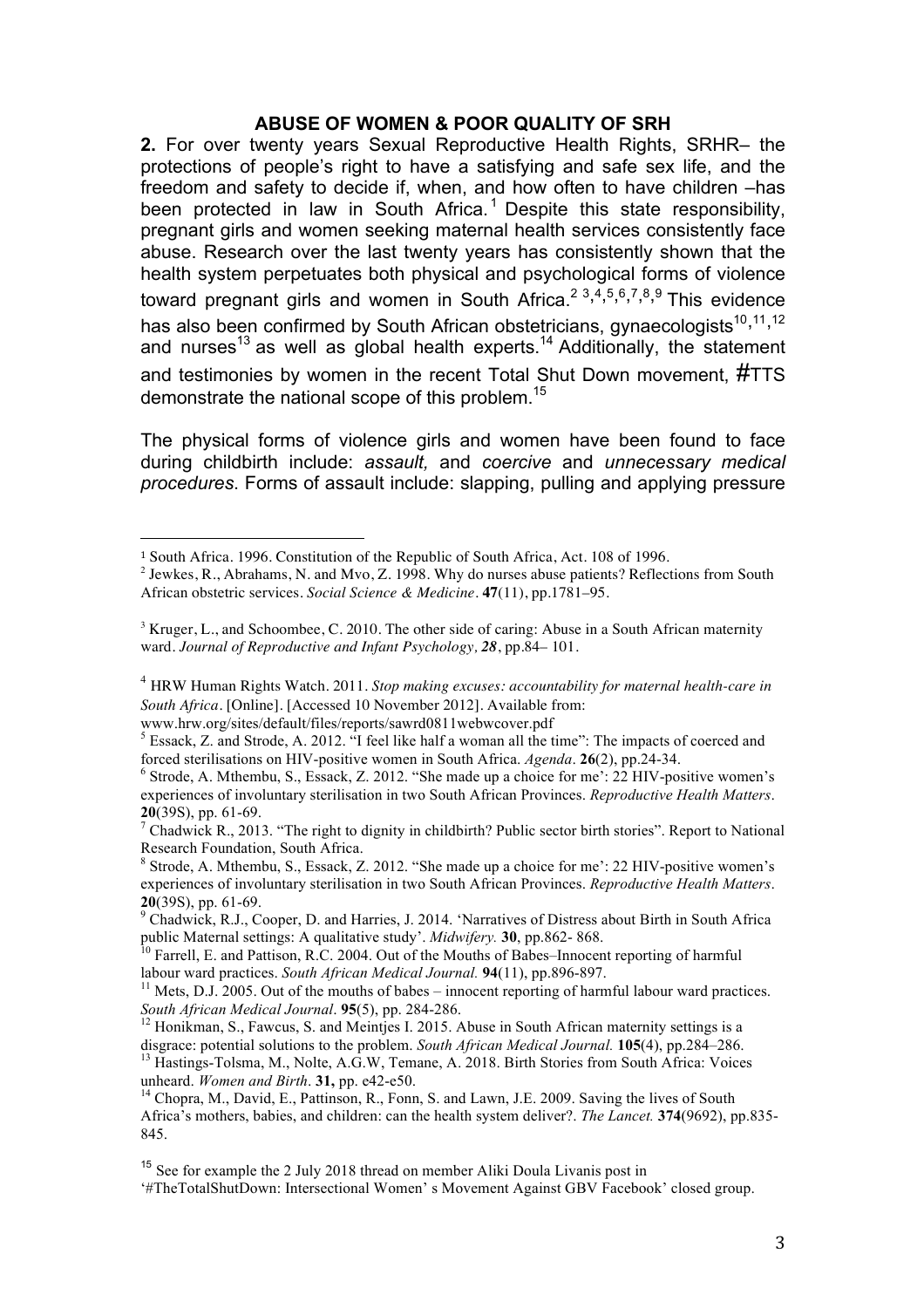to the fundus during active labour.<sup>16</sup> Coercive and unnecessary medical procedures include: C-sections, routine episiotomy,<sup>17</sup> vaginal exams (which women describe as sexual assault)<sup>18</sup> and the delivery of pain medication,<sup>19</sup> contraception (especially sterilisation and the delivery of the 3-month injectable).<sup>20</sup> The psychological form reported in this body of evidence range from neglect to verbal assaults. Neglect here refers to girls and women in active labour being turned away from healthcare facilities, as well as girls and women not being attended to by labour ward staff.

South Africa has a consistently high rate of maternal mortality and this is preventable.<sup>21</sup> The National Committee for Confidential Enquiry into Maternal Deaths, NCCEMD details some health system factors that can address this high cost of life. The NCCEMD's assessment finds 40% of maternal deaths are due to poor health system factors.<sup>22</sup> Moreover, 21% of neonatal mortality, including stillbirth is preventable, and is caused by poor health system factors.<sup>23</sup> These factors include health professionals lacking adequate knowledge and training in fetal distress and hypertension.<sup>24</sup>

Increasingly, women and their families are turning to litigation to gain remedies for the poor maternal and neonatal birth outcomes they endure (including for disabilities such as cerebral palsy) resulting from the poor quality of care delivered by the public health system.<sup>25,26</sup> Furthermore, some scholars single-out the relationship between the abuse received through reproductive health services and poor obstetric outcomes (including South

 $16$  The fundus is the base or upper part of the uterus, which protrudes during pregnancy. Applying pressure to this organ during pregnancy is not part of evidence-based practice.<br><sup>17</sup> Episiotomy refers to an incision into the vulva (aka vagina). Clinical guidance advises a restriction of

this practice. See WHO, 2015. WHO recommendations for prevention and treatment of maternal peripartum infections: evidence base. Geneva: WHO.

 $18$  This occurs during cervical checks to determine dilation in childbirth.  $\#\text{TTS}$  movement women especially report this by gynaecologists during examinations for suspected miscarriage, and postabortion.<br><sup>19</sup> This includes both the denial of drugs, as well as coercive delivery of pain medication.

<sup>&</sup>lt;sup>20</sup> References 5 and 6 detail coercive and forced sterilisation, and more recently a Human Sciences Research Council, HRSC study's unintended findings revealed 498 respondents reported forced sterilisation. See: Cloete, A., Simbayi, L., Zuma, K., Jooste, S., & Wabiri, N. (2015). The people living with HIV stigma index: South Africa 2014, Summary Report. *HSRC, 05*, 1–26. Conversely women who have chosen sterilization have also reported being denied access the procedure.

<sup>&</sup>lt;sup>21</sup> HRC Human Rights Council. 2012. *Technical guidance on the application of a human rights-based approach to the implementation of policies and programmes to reduce preventable maternal morbidity and mortality. Report of OHCHR.* UN Doc. A/HRC/21/22. (2 July) Geneva: UN.<br><sup>22</sup> Republic of South Africa, Department of Health. Saving mothers 2011-2013: sixth report on

confidential enquiries into maternal deaths in South Africa. Short Report. [Accessed 1 September 2014]. Available from: http://www.kznhealth.gov.za/mcwh/Maternal/Saving- Mothers-2011-2013 short-report.pdf. 2014.<br><sup>23</sup> Chopra, M., David, E., Pattinson, R., Fonn, S. and Lawn, J.E. 2009. Saving the lives of South

Africa's mothers, babies, and children: can the health system deliver?. *The Lancet.* **374**(9692), pp.835-  $845.$ <sup>24</sup> Ibid.

<sup>&</sup>lt;sup>25</sup> Bass, D. 2015. Medico-Legal Services, Western Cape Health Department: Report on activities and priorities. April, Cape Town: Department of Health.

<sup>&</sup>lt;sup>26</sup> Motsoaledi, A. 2017. White Paper on National Health Insurance for South Africa: Toward Universal Health Coverage. Department of Health Republic of South Africa.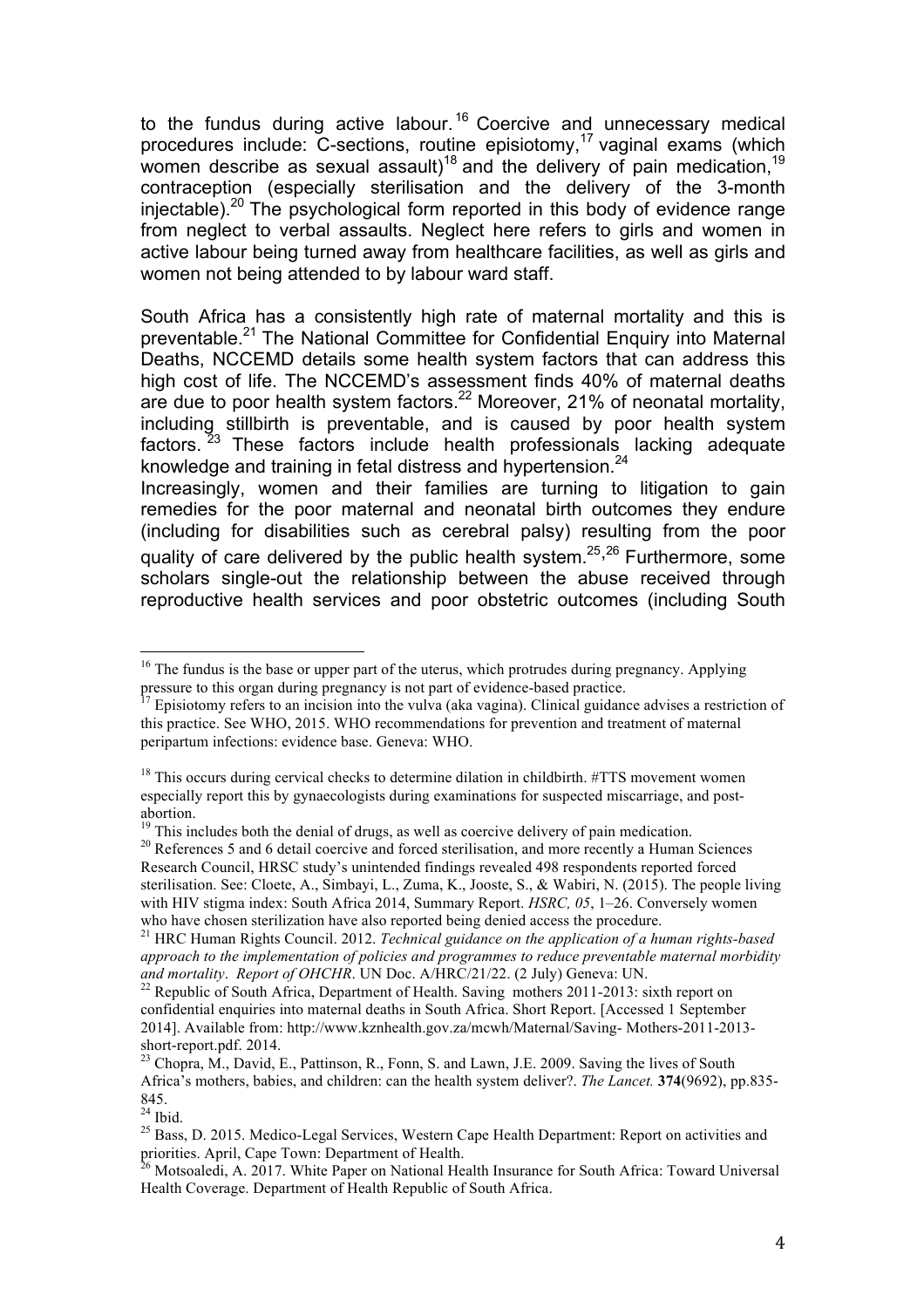Africa's high rate of maternal mortality).<sup>27</sup> One could argue the scale of the Department's of Health agreements to settle and provide financial compensation to women and their families for obstetric malpractice claims deemed  $-$ indefensible– also confirms this relationship.<sup>28</sup>

### **SITUATING OBSTETRIC MALPRACTICE CLAIMS**

**3.** The Bill concerns medical negligence claims, and especially claims relating to obstetric malpractice. However, it does not raise the context of poor and abusive services that contribute to the scale of  $-$  indefensible  $-$  obstetric malpractice claims. We argue that such an approach is inadequate, as the context driving the indefensible obstetric malpractice claims is relevant for legislative approaches to this problem. In-fact, the specific relevance of the context of poor quality and abusive treatment to malpractice quantum is evidenced by case law on obstetric malpractice. For instance, a review of existing case law up until 2017 (cases arising from obstetric claims that were not offered settlements, but rather were litigated) demonstrated:

"Lack of adequate monitoring and poor record-keeping features prominently, as does failure to comply with guidelines. The role of midwives is central to the process of legal recompense, in that they often fail to detect foetal distress, and don't seem to act with appropriate urgency. Case law demonstrates that midwives are found to ignore the concerns of patients being admitted, and this works against them".<sup>29</sup>

It is also important to consider the abuse of women in childbirth that features in existing case law, for instance in Madida v MEC KZN 2016 para 57-58. In this case a midwife at a secondary or tertiary hospital applied pressure to the fundus, the women's abdomen during active labour. The case noted that this was dangerous for both the mother and foetus, and decided in favour of the mother as a result of the newborn developing the lifelong disability of cerebral palsy.<sup>30</sup> These examples and explicated context allow us to conclude that some of the women and families turning to litigation are doing so to gain justice and remedial support to address violations of their SRHR rights.

The crisis in the quality of obstetric services is further evidenced by an overview provided by the National Department of Health's Advocate, Montsho, concerning claims January – July 2017. The total claims for medical malpractice in this period were 7,889, of which obstetric related cases were

<sup>&</sup>lt;sup>27</sup> Chopra, M., David, E., Pattinson, R., Fonn, S. and Lawn, J.E. 2009. Saving the lives of South Africa's mothers, babies, and children: can the health system deliver?. *The Lancet.* **374**(9692), pp.835- 845.

 $^{28}$  Mantsho, M.J. 2017. Steps taken by the department of health to address issues of medico litigation in South Africa. National Treasury Meeting. 17 July.

<sup>&</sup>lt;sup>9</sup> Rucell, J. (2017). Obstetric Violence & Colonial Conditioning in South Africa's Reproductive Health System. Doctoral Thesis, University of Leeds.

<sup>30</sup> *Madida v MEC KZN* (2016) JDR 0477.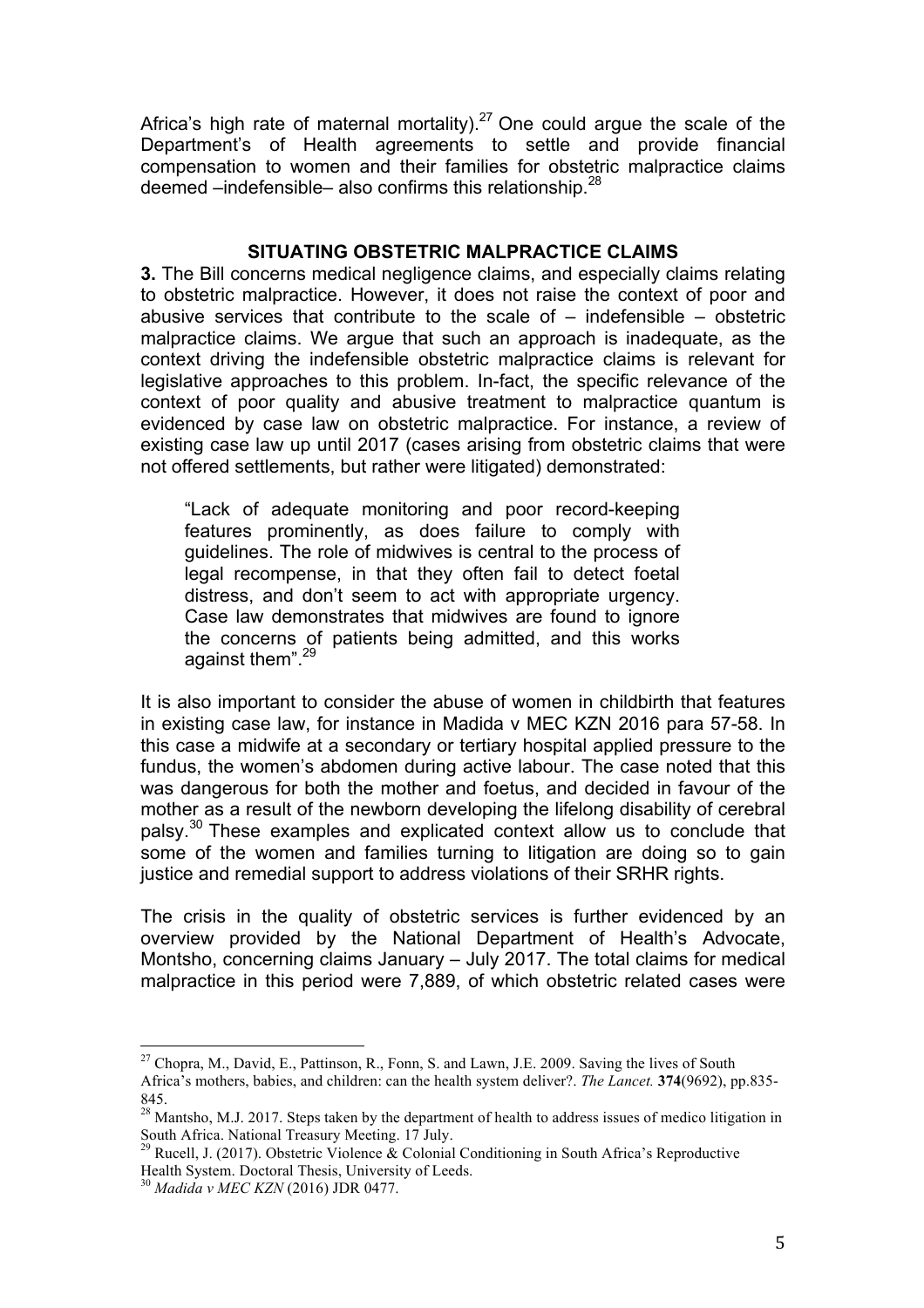4,063, and the total number of cerebral palsy cases was  $3,089$ .<sup>31</sup> This overview demonstrates that the overwhelming majority of cases are settled out of court, an action we presume results from the Department's medicolegal teams determining indefensible claims.

### **CORRUPTION vs OBSTETRIC MALPRACTICE SETTLEMENTS**

**4.** The Minister of Health, as well as Provincial Medico-Legal departments have acknowledged there is a crisis in reproductive health resulting in significant obstetric malpractice.<sup>32, 33, 34</sup> However, while SRHR are legally protected and this crisis is now recognized the proposed Bill does not consider or address the root cause of the problem. Nor does the Bill adequately prioritise an intervention into the primary factors causing the loss of monies by the Department of Health.

The Bill's approach is based on the notion that public healthcare services are increasingly becoming compromised as a result of the monies paid out for indefensible claims.<sup>35</sup> This argument neglects two important factors. Firstly, that public funding continues to entrench inequality by disproportionately subsiding the private health sector, despite it only servicing 20% of the population  $36$ ,  $37$  Secondly, that monies lost to corruption or 'irregular expenditure' exceeds those paid out to women and their families who have successfully litigated their cases to remedy trauma, and increased death and disabilities they suffer.

To demonstrate the latter we draw on evidence from available data from the provincial Health Department with the best clinical outcomes – the Western Cape.<sup>38, 39</sup> A comparison shows corruption and mismanagement in 2013 and 2014 (totaled R168, 991,000) which also exceeded the material compensation the Department paid to women and their families for indefensible obstetric malpractice in the same years (R24,094,147 ZAR). $^{40,41,42}$  This comparison is

 $31$  Mantsho, M.J. 2017. Steps taken by the department of health to address issues of medico litigation in South Africa. National Treasury Meeting. 17 July.

<sup>&</sup>lt;sup>32</sup> Motsoaledi, A. 2016. Minister of Health Speech, Health Department Budget Vote 2016/17. 10 May, South African Parliament, Cape Town, South Africa.

<sup>&</sup>lt;sup>33</sup> Motsoaledi, A. 2017. White Paper on National Health Insurance for South Africa: Toward Universal Health Coverage. Department of Health Republic of South Africa.

<sup>34</sup> Presence C. 2017. Motsoaledi: NHI is coming, whether you like it or not. *Independent Online.*  [Online]. 16 May. Available from:https://www.iol.co.za/news/politics/motsoaledi-nhi-is-comingwhether-you-like-it-or-not-9171470<br><sup>35</sup> South African Law Reform Commission. 2017. Project 141 Medico-Legal Claims. Issue Paper 33.

Pretoria: SALRC.

<sup>36</sup> Presence C. 2017. Motsoaledi: NHI is coming, whether you like it or not. *Independent Online.*  [Online]. 16 May. [Accessed 20 May 2016]. Available from:<br>https://www.iol.co.za/news/politics/motsoaledi-nhi-is-coming-whether-you-like-it-or-not-9171470

<sup>&</sup>lt;sup>37</sup> National Planning Commission. 2011. 'Diagnostic Overview'. NPC: South African Government.

Accessed 2 August 2017 http://www.gov.za/sites/ www.gov.za/files/npc\_diagnostic\_overview.pdf <sup>38</sup> Padarath, A., King, J., Mackie, E., Casciola, J., 2016. *South African Health Review 2016.* Durban: Health Systems Trust.<br><sup>39</sup> Evidence from Mantsho, M.J. 2017. (Referenced in fn 44), also demonstrates the Western Cape has

fewer total cerebral palsy claims than all of South Africa (54.6% vs 74%).

<sup>40</sup> Western Cape Government Health 2013. *Annual Report 2012-2013*. Cape Town: Western Cape Department of Health.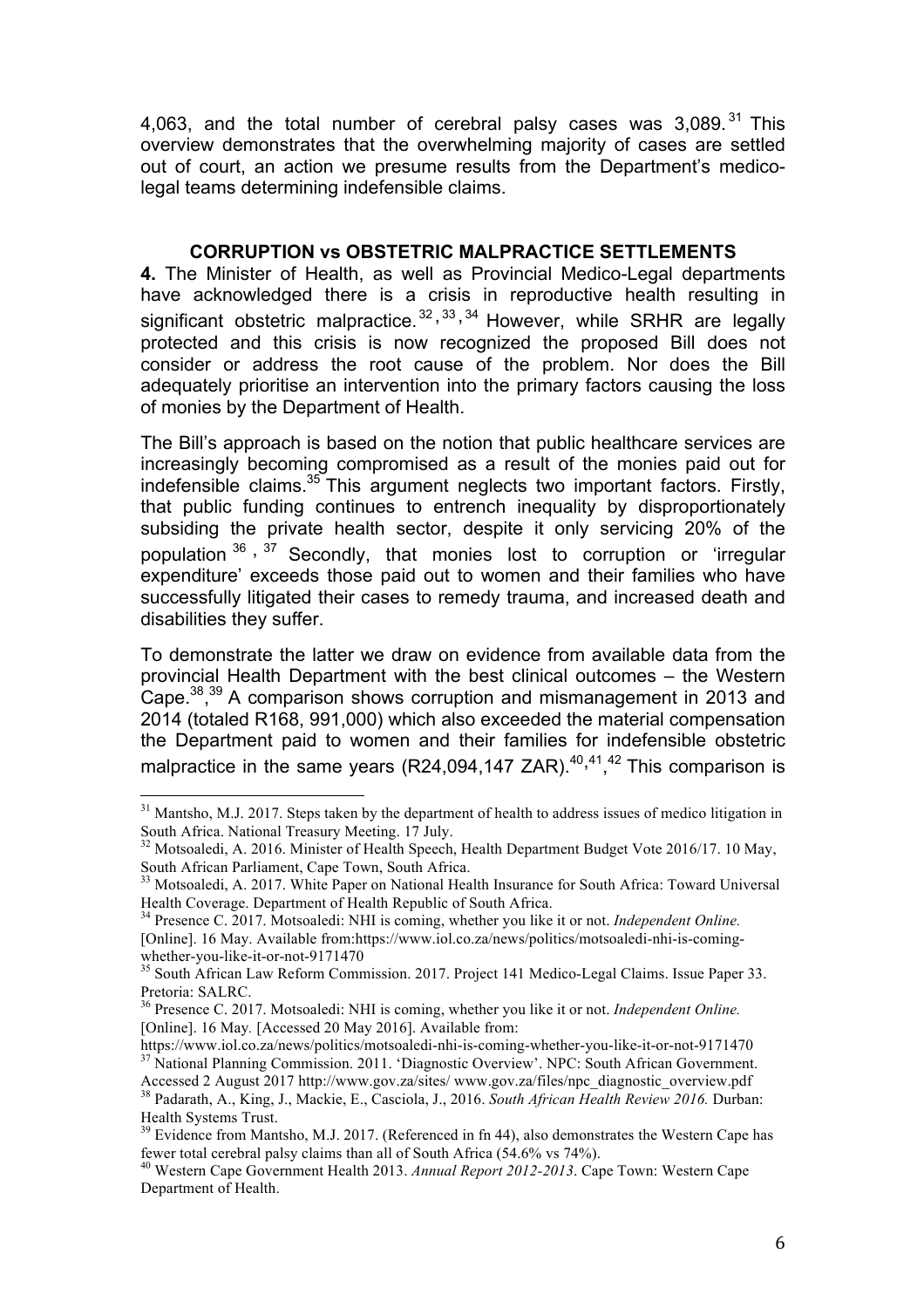especially important, not only because the Western Cape has the best clinical outcomes<sup>43</sup> but also because when compared to the other provinces payouts for obstetric malpractice claims average more in the Western Cape.<sup>44</sup> These contextualizing factors cause us to conclude the monies lost to corruption in other provinces would more greatly exceed settlements paid out for obstetric malpractice.

### **CONCLUSION**

**5.** This submission has raised several significant concerns about the Bill's approach to addressing the loss of expenditure by the Department of Health.

- Firstly, we provided evidence of the poor quality and abusive context driving obstetric malpractices.
- Secondly, we demonstrated through public health literature as well as the government's own evaluations that significant proportions of maternal and neonatal mortality are preventable, and are linked to health system factors.
- Thirdly, we showed that existing case law also finds there is a link between poor obstetric outcomes, including neonatal disability can be linked to abusive and poor quality obstetric services.
- Finally, we provided evidence that the Bill does not consider or propose to address the more significant drain on Department of Health expenditure – namely mismanagement and corruption. We conclude that the Bill in effect will place the burden of the health system's poor quality of obstetric services and the consequences of corruption on poor women and their families. Additionally, we find that by limiting lump sum payments the Bill also creates barriers for poor women and their family's access to justice. The Bill would do so as such claimants rely on legal representatives that require contingency fees, which this Bill aims to limit.

It is on the basis of this reasoning and significant concerns that we urge the committee to reject the Bill in its entirety.

### **SIGNATORIES**

### **Jessica Rucell, PhD**

Assistant Lecturer, Department of Sociology Postdoctoral Fellow, Historical Studies University of Cape Town

 <sup>41</sup> Western Cape Government Health 2015. *Annual Report 2014-2015, PR293/2015*. Cape Town: Western Cape Department of Health.

<sup>42</sup> Bass, D. 2015. Medico-Legal Services, Western Cape Health Department: Report on activities and priorities. April, Cape Town: Department of Health.

<sup>43</sup> Padarath, A., King, J., Mackie, E., Casciola, J., 2016. *South African Health Review 2016.* Durban: Health Systems Trust.

<sup>&</sup>lt;sup>44</sup> Mantsho, M.J. 2017. Steps taken by the department of health to address issues of medico litigation in South Africa. National Treasury Meeting. 17 July.